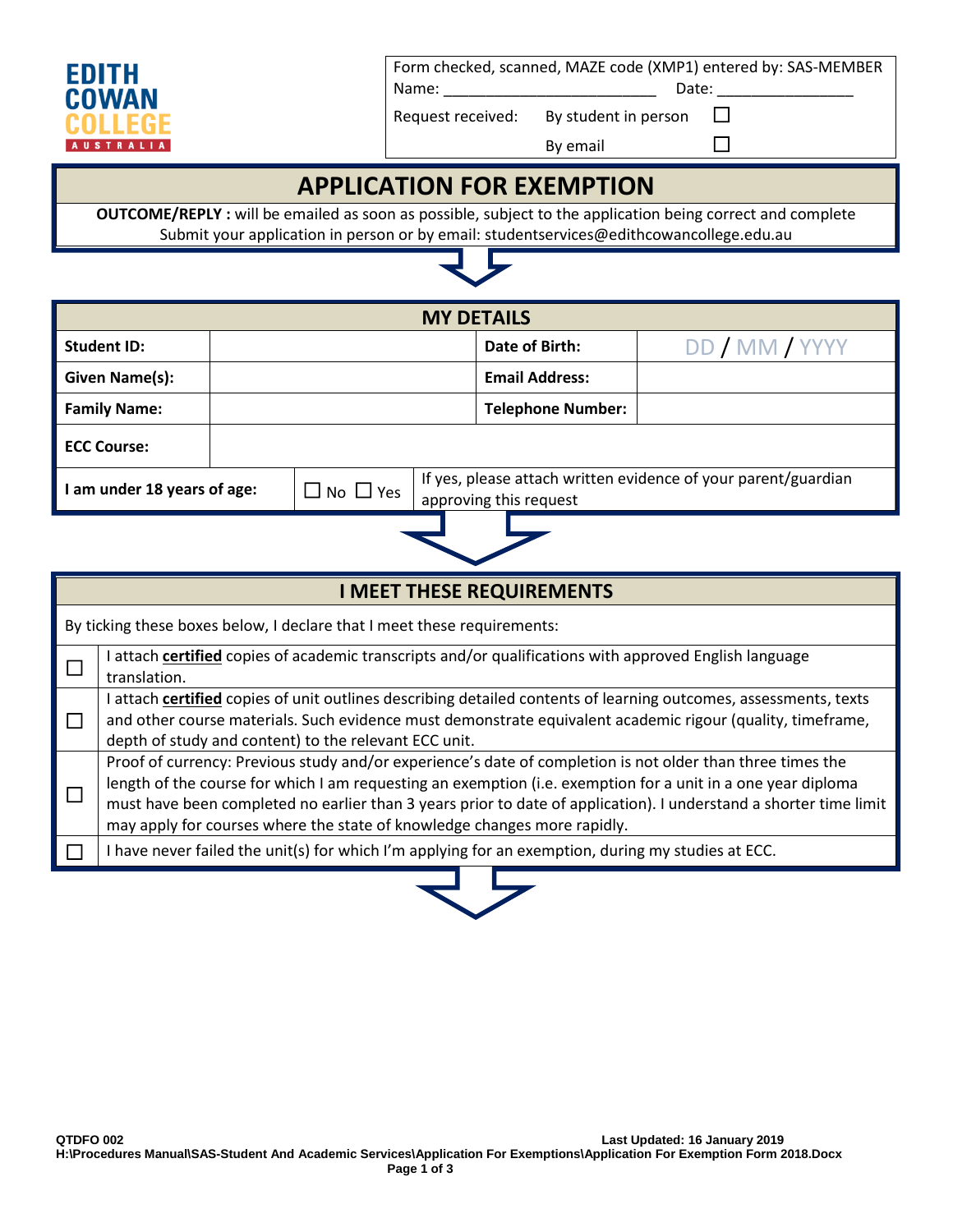| <b>MY EXEMPTION REQUEST</b> | <b>MY EVIDENCE and ATTACHMENTS</b>                                                 |  |
|-----------------------------|------------------------------------------------------------------------------------|--|
| ECC unit name or code:      | I attach a certified copy of the unit outline<br>ப<br>Other institute's unit code: |  |
| ECC unit name or code:      | I attach a certified copy of the unit outline<br>ப<br>Other institute's unit code: |  |
| ECC unit name or code:      | I attach a certified copy of the unit outline<br>Other institute's unit code:      |  |
| ECC unit name or code:      | I attach a certified copy of the unit outline<br>Other institute's unit code:      |  |

### **MY RESPONSIBILITIES (applies to international students only)**

By ticking these boxes I declare that I understand my obligations.

 $\Box$  I realise that the outcome could affect my course duration, which may require a new CoE.

 $\Box$ I might need to leave Australia, if there is a study gap between courses which is longer than the time allowed by the relevant Australian immigration authorities.

 $\Box$ It is my responsibility to update the Department of Home Affairs [\(www.homeaffairs.gov.au\)](http://www.homeaffairs.gov.au/), and check how long I can stay in Australia, from my last day of study.

#### **MY RESPONSIBILITIES (applies to international and local students)**

| By ticking these boxes I declare that I understand my obligations.                                                                                                                                                                                                                              |  |  |  |
|-------------------------------------------------------------------------------------------------------------------------------------------------------------------------------------------------------------------------------------------------------------------------------------------------|--|--|--|
| If I do not provide suitable supporting evidence, my application might be deemed incomplete and will not be<br>processed.                                                                                                                                                                       |  |  |  |
| Applications for exemption applying to the current study period and submitted to ECC after Week 1 of the<br>current study period, will be rejected.                                                                                                                                             |  |  |  |
| I certify that the information submitted with this application is true and correct and I acknowledge that these<br>documents remain the property of ECC.                                                                                                                                        |  |  |  |
| Any refund entitlement on the current enrolment is based on the date of submission of the form and the<br>evidence.                                                                                                                                                                             |  |  |  |
| I authorize ECC to check any statements submitted and I acknowledge that if these documents are found to be<br>false or misleading, my enrolment may be cancelled.                                                                                                                              |  |  |  |
| I have read and understand the following policies (www.edithcowancollege.edu.au/policies):<br><b>Enrolment Policy</b><br><b>Refunds Policy</b><br>FEE-HELP Review Procedure (students on FEE-HELP only)<br><b>Tuition Fees and Charges Policy</b><br>Recognition of Prior Learning (RPL) Policy |  |  |  |